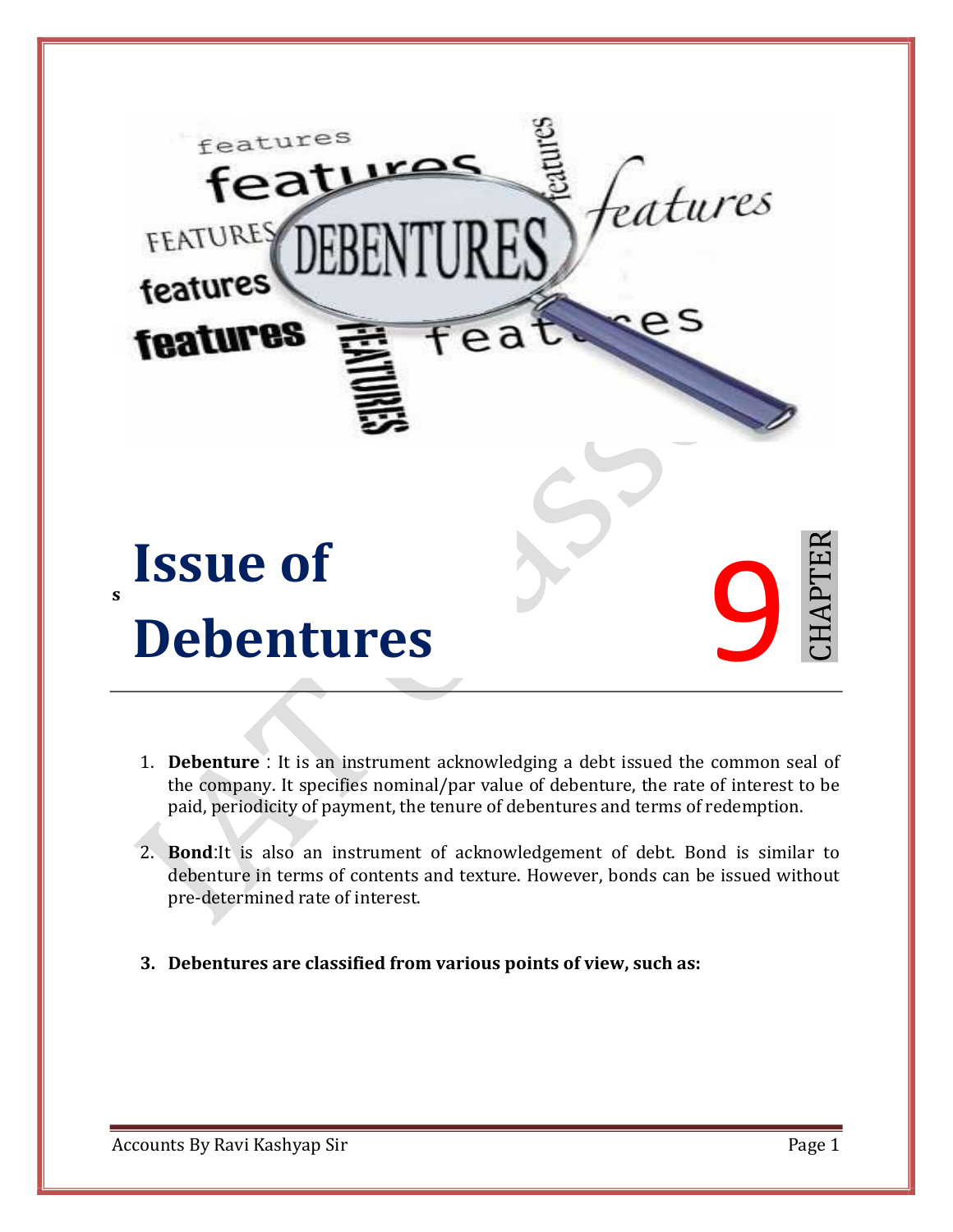

#### (a) **From Security point of view**:

- 1. Naked Debentures/Unsecured: When Debentures are issued without any security (i.e., unsecured debentures) in respect of interest or the repayment of the principal, they are called Naked Debentures. Solvency of the company is the only security.
- 2. Mortgage Debentures/Secured Debentures: When debentures are secured by a charge (fixed charge when a particular asset is mortgaged and floating charge when general assets are mortgaged) on the assets of the company, these are known as Mortgage Debentures.

#### (b) **From Permanence point of view:**

1. Redeemable Debentures: These are those which are redeemed either at par or at a discount or at a premium after the expiry of the stipulated period; maximum period is 20 years. The same can be reissued even after redemption if not cancelled.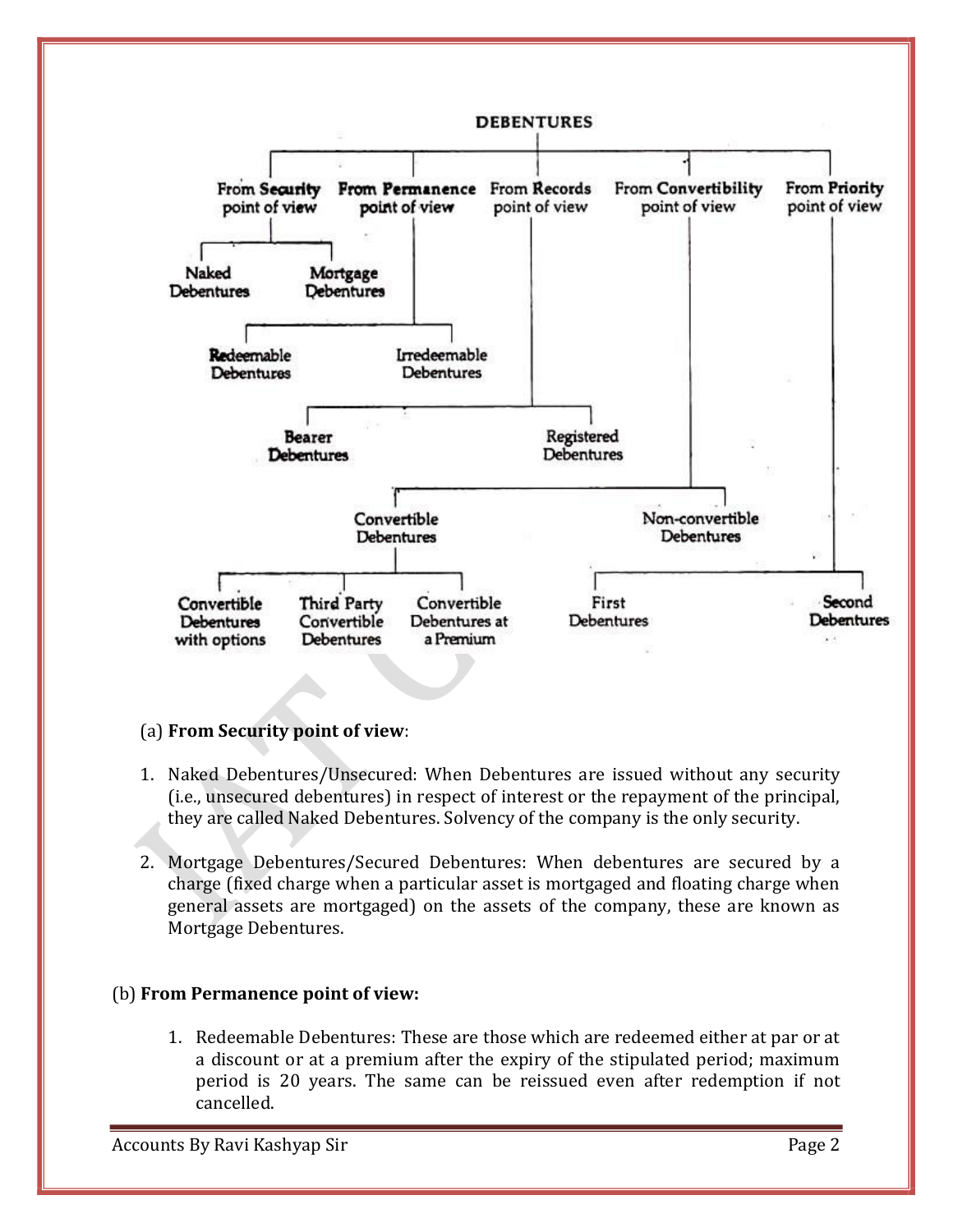2. Irredeemable on Perpetual Debentures: These debentures are not redeemed until and unless the company goes into liquidation. At present, in our country, these Debentures cannot be issued as per Companies Act.

#### (c**) From Records point of view:**

- 1. Bearer Debentures: These debentures are just like negotiable instruments and are transferable by simple delivery, i.e., transfer of debentures is not to be registered with the company. Interest is paid at the end of the stipulated period to the persons who will possess them. In short, interest is paid to the holders irrespective of identity.
- 2. Registered Debentures: Here, the transfer of debentures will be effected on execution of a transfer deed or interest is payable or the repayment of debentures is made to that person whose name is registered in the books of the company. Registered Debentures can be transferred but the same has to be registered again. However, Registered Debentures are not negotiable instruments. It contains a commitment to pay the principal as well as interest.

#### (d) **From Convertibility point of view:**

- 1. Convertible Debentures: Sometime debentures can be converted into preference shares or equity shares at a fixed rate of exchange after a certain period. Such debentures are called convertible debentures, These debentures are very popular in our country. After conversion the holders become the owner and ceases to be a lender.
- 2. Non-Convertible Debentures: These debenture holders have no right to convert their debentures to either equity or preference shares.

#### (d) **From Priority point of view:**

- 1. First Debentures: These debentures are those which are repaid before the other debentures are paid.
- 2. Second Debentures: These debentures are those which are paid after the first debentures are paid.
- 4. **Issue of debentures**: Debentures, whether issued for cash or otherwise, may be issued at
	- (i) **At Par**: These are said to be issued at per when the issue price and face value of the debentures is same.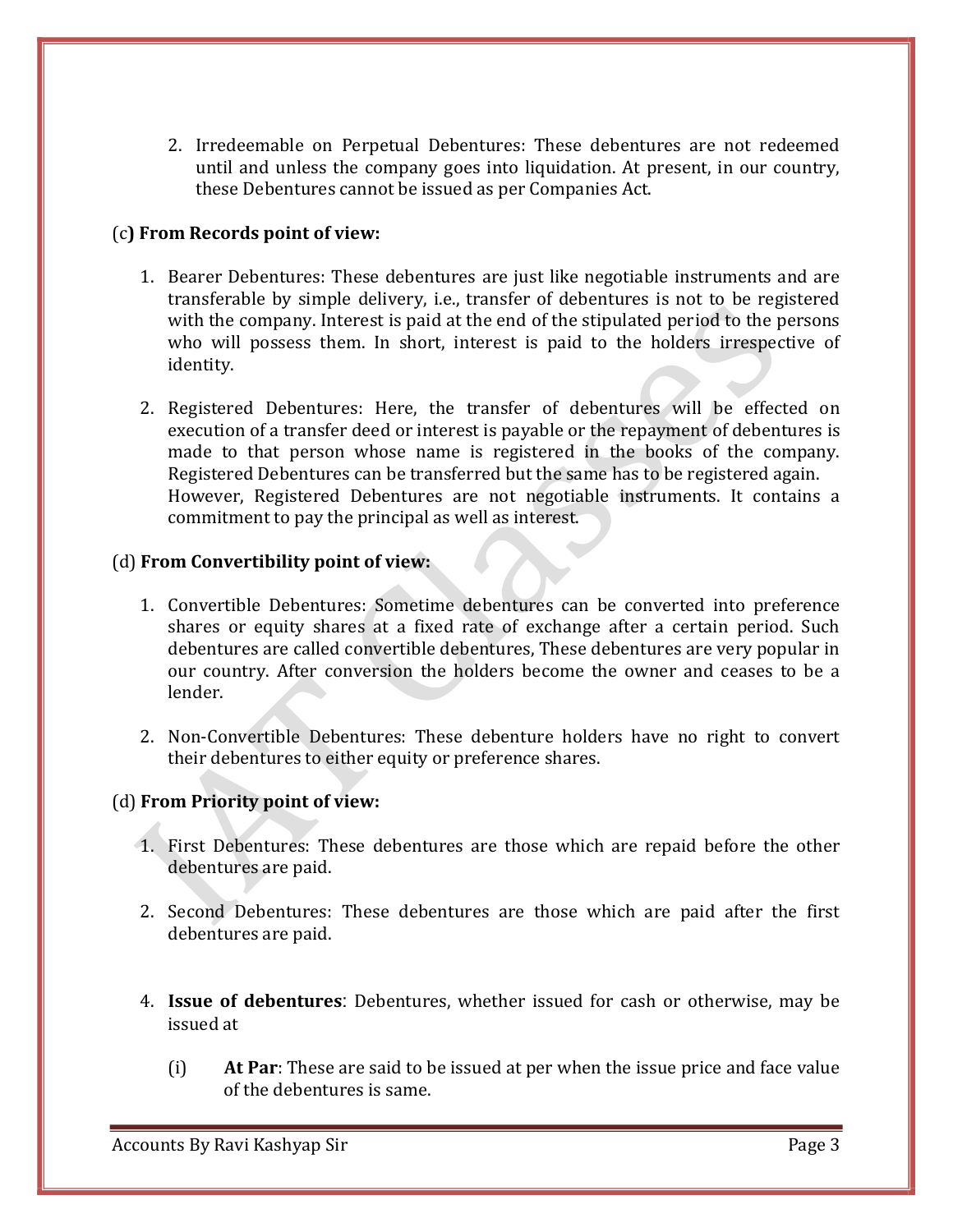- (ii) **At Premium**: These are said to be issued at a premium when the issue price is more than the face value.
- (iii) **At Discount**: These are said to be issued at a discount when they are issued at a price below its nominal or face value.



#### **5. Issue of Debentures for Cash**

Accounting treatment of issue of debentures can be discussed under two heads

|                           | If the full allivant is payable along with application |     |  |
|---------------------------|--------------------------------------------------------|-----|--|
| Transaction               | Entry                                                  |     |  |
| On Receipt of             | Bank A/c                                               | Dr. |  |
| <b>Application Money</b>  | To Debenture Application and Allotment $A/c$           |     |  |
|                           | Debenture Application and Allotment A/c                | Dr. |  |
| At par                    | To X % Debentures A/c                                  |     |  |
|                           | Debenture Application and Allotment A/c                | Dr. |  |
|                           | To X % Debentures A/c                                  |     |  |
| At premium                | To Securities Premium Reserve A/c                      |     |  |
|                           | Debenture Application and Allotment A/c                | Dr. |  |
| At Discount               | Discount on Issue of Debentures A/c                    | Dr. |  |
|                           | To X % Debentures A/c                                  |     |  |
| On Refund of              | Debenture Application and Allotment A/c                | Dr. |  |
| <b>Excess Application</b> | To Bank A/c                                            |     |  |
| Money                     |                                                        |     |  |

(i) When Debenture Amount is Received in Lumpsum (If the full amount is payable along with application)

#### (ii) When Debenture amount is received in instalments

| On receipts of   | Bank $A/c$ Dr.                |
|------------------|-------------------------------|
| applications     | To Debenture Application A/c  |
| On acceptance of | Debenture Application A/c Dr. |
| applications     | To % Debenture A/c            |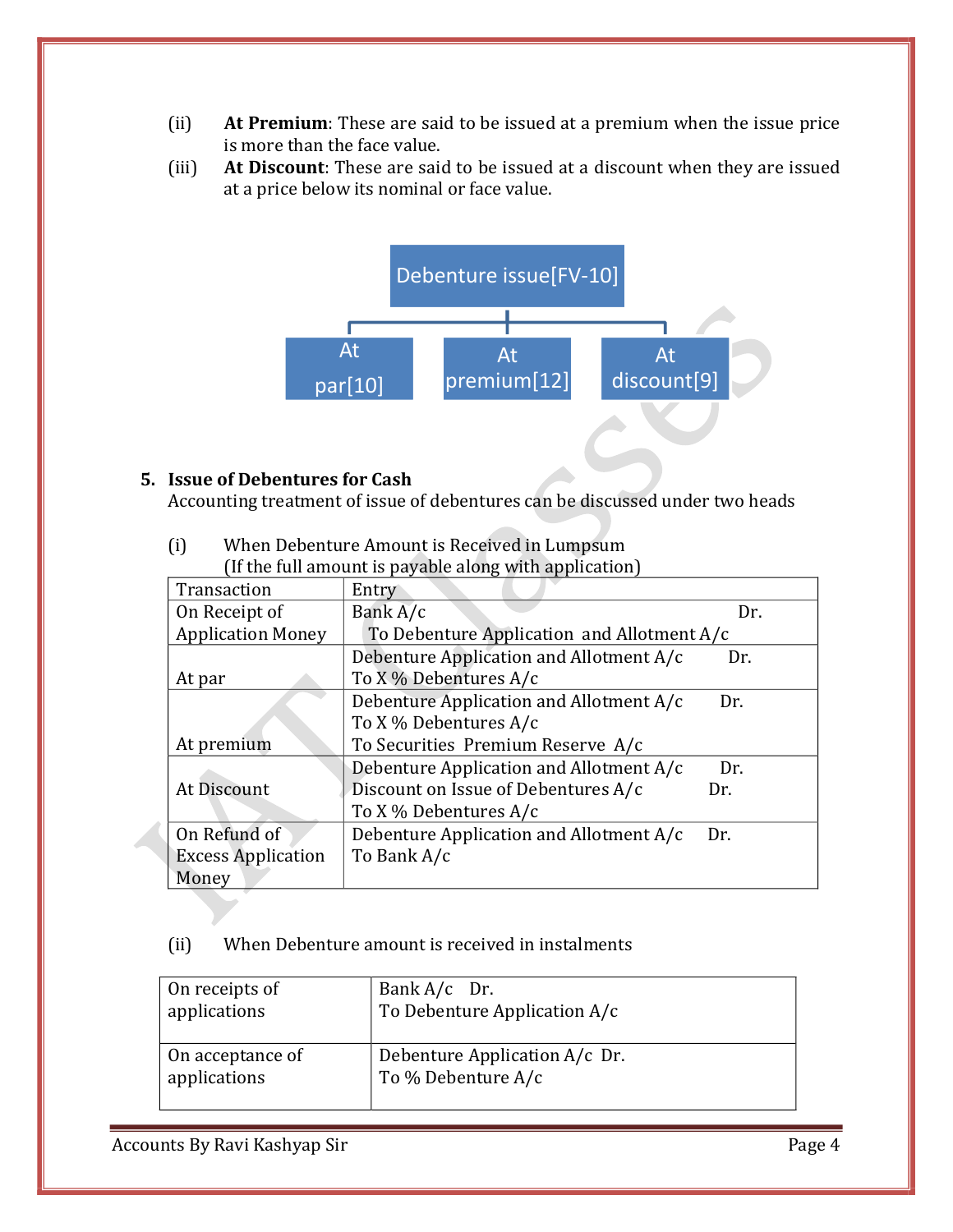| On adjustment of excess<br>debenture application<br>money | Debenture Application A/c Dr.<br>To Debenture allotment A/c       |
|-----------------------------------------------------------|-------------------------------------------------------------------|
| On refund of excess<br>debenture application<br>money     | Debenture application A/c Dr.<br>To Bank A/c                      |
| On making allotment<br>money due                          | At par<br>Debenture Allotment A/c<br>Dr.<br>To X % Debentures A/c |
|                                                           | <b>At Premium</b>                                                 |
|                                                           | Debenture Allotment A/c Dr.                                       |
|                                                           | To X % Debentures $A/c$                                           |
|                                                           | To Securities Premium Reserve A/c                                 |
|                                                           |                                                                   |
|                                                           | At discount                                                       |
|                                                           | Debenture Allotment A/c Dr.                                       |
|                                                           | Discount on issue of Debentures A/c Dr.                           |
|                                                           | To X % Debentures A/c                                             |
|                                                           |                                                                   |
|                                                           | Bank A/c<br>Dr.                                                   |
| On receipt of allotment<br>money                          | To Debenture Allotment A/c                                        |
|                                                           |                                                                   |
|                                                           |                                                                   |
| On making calls                                           | Debenture call A/cDr.                                             |
|                                                           | To % debentures a/c                                               |
|                                                           |                                                                   |
|                                                           |                                                                   |
| On receipt of call money                                  | Bank A/c<br>Dr.                                                   |
|                                                           | To Debenture call A/c                                             |

## **6. Issue of Debentures for Consideration other than cash**

When debentures are issued to vendors against purchase of assets or against purchase of business, it is termed as issue of debentures for consideration other than cash.

In this cash, consideration for issue of debentures is not cash but the assets or business.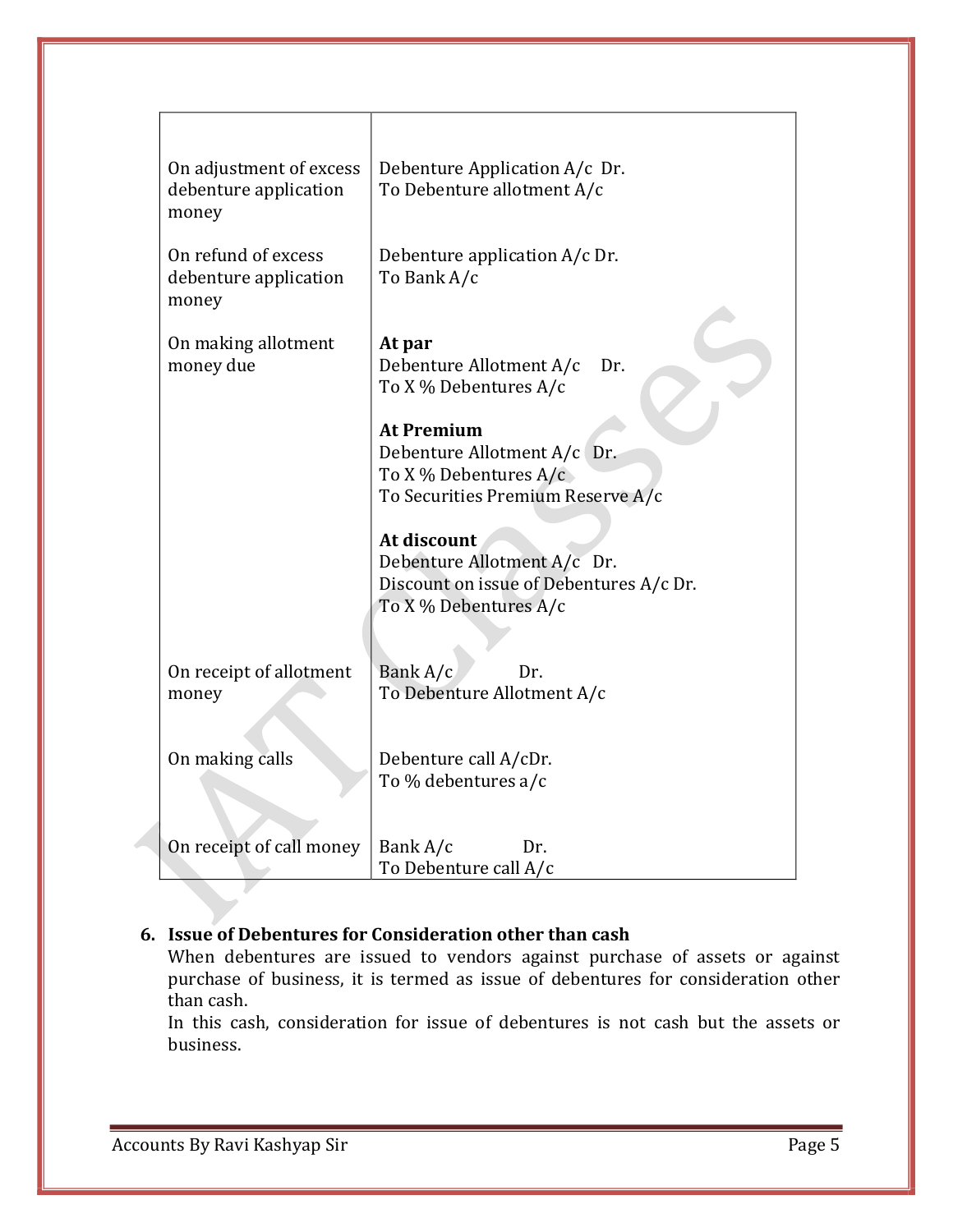| On Purchase of assets or | When assets are purchased                  |  |
|--------------------------|--------------------------------------------|--|
| business                 | Sundry Assets A/c<br>Dr.                   |  |
|                          | To Vendor's A/c                            |  |
|                          | When business is purchased                 |  |
|                          | Sundry assets A/c<br>Dr.                   |  |
|                          | Goodwill $A/c^*$                           |  |
|                          | To Sundry Liabilities A/c                  |  |
|                          | To Vendor's A/c                            |  |
|                          | To Capital Reserve A/c <sup>*</sup>        |  |
| On issue of debentures   | When debentures are issued at par          |  |
|                          | Vendor's A/c<br>Dr.                        |  |
|                          | To X % Debentures A/c                      |  |
|                          | When debentures are issued at premium      |  |
|                          | Vendor's A/c<br>Dr.                        |  |
|                          | To X% Debentures A/c                       |  |
|                          | To Securities Premium Reserve A/c          |  |
|                          | When debenture are issued at discount      |  |
|                          | Vendor's A/c<br>Dr.                        |  |
|                          | Discount on Issue of Debentures A/c<br>Dr. |  |
|                          | To X% Debentures A/c                       |  |

# **(i) Issue of Debentures to Promoters**

Formation Expenses/Incorporation Cost/Goodwill A/c Dr. To % Debentures A/c

## **(ii) Issue of Debentures to Underwriters**

| Making underwriting expenses due   | Underwriting Expenses A/c           | Dr. |
|------------------------------------|-------------------------------------|-----|
|                                    | To Underwriters A/c                 |     |
| Issuing debentures to underwriters | Underwriters A/c                    | Dr. |
|                                    | To % Debentures A/c                 |     |
|                                    | <b>Statement of Profit and Loss</b> | Dr. |
|                                    | To Underwriting Expenses A/c        |     |

7. **Issue of Debentures as collateral Security:** When a company takes a loan, it may provide primary security on its assets. However, the lending institution may insist on some more assets as secondary or collateral security.

In such a situation, the company may issue debentures to the lender as secondary or collateral security such an issue of debentures is known as 'debentures issued as collateral security'.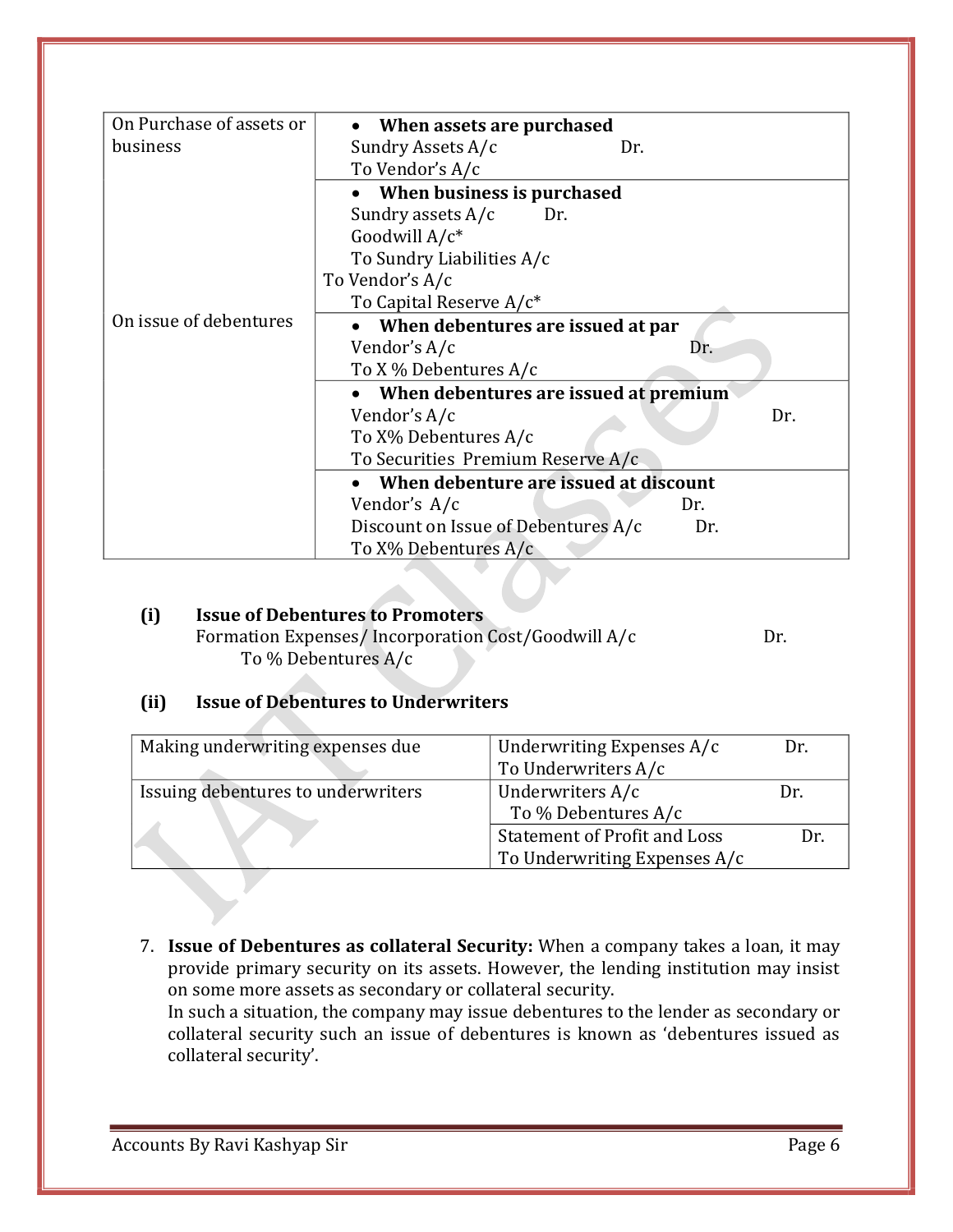Debentures issued as collateral security can be dealt in two ways:

- (i) **First Method** (Without passing any journal entry)
	- in this method, no journal entry is passed in the books for issue of debentures as collateral security. However, the fact that debentures have been issued as collateral security is disclosed in the balance sheet by way of information below debentures, which are shown as long-term borrowings under non-current liabilities or as short-term borrowings under current liabilities.

### (ii) **Second Method** (withy journal entry) Debentures issued as collateral security may be recorded in the books of accounts. Following journal entry will be passed for issue of debentures as collateral security:

| Debenture Suspence A/c | Dr. | [This appears on Assets side]      |
|------------------------|-----|------------------------------------|
| To $\%$ Debentures A/c |     | [This appears on liabilities side] |

When the loan is paid, the above entry is cancelled by passing its reverse entry. In balance sheet, debentures issued as collateral security must be shown separately from other debentures.

8. **Interest on Debentures**: Interest on debentures is considered as an expense. It profits of the company and is payable irrespective of the fact whether there are profits or not.

|                  | LITTLES TOT THEFT EST OIL REDETION ES AS TONOWS |                          |
|------------------|-------------------------------------------------|--------------------------|
| When Interest is | Debentures Interest a/c<br>Dr.                  |                          |
| due              | To Debentureholders' A/c                        | [With gross interest]    |
|                  | To TDS/Income Tax Payabl A/c                    | [with net interest][with |
|                  |                                                 | income tax deducted]     |
| When interest is | Debentureholders' A/c<br>Dr.                    | [with net interest]      |
| paid             | To Bank or Cash A/c                             |                          |
|                  |                                                 |                          |
| On payment of    | TDS/Income Tax payable A/c<br>Dr.               | with net amount of       |
| income tax to    | To Bank A/c                                     | income tax deducted at   |
| government       |                                                 | source                   |
| On transfer of   | Dr.<br>Statement of profit and loss             | [with the amount of      |
| interest on      | To debenture interest A/c                       | interest]                |
| debentures       |                                                 |                          |

Entries for interest on debentures as follows

#### **9. Various Cases from the Point of view of Redemption**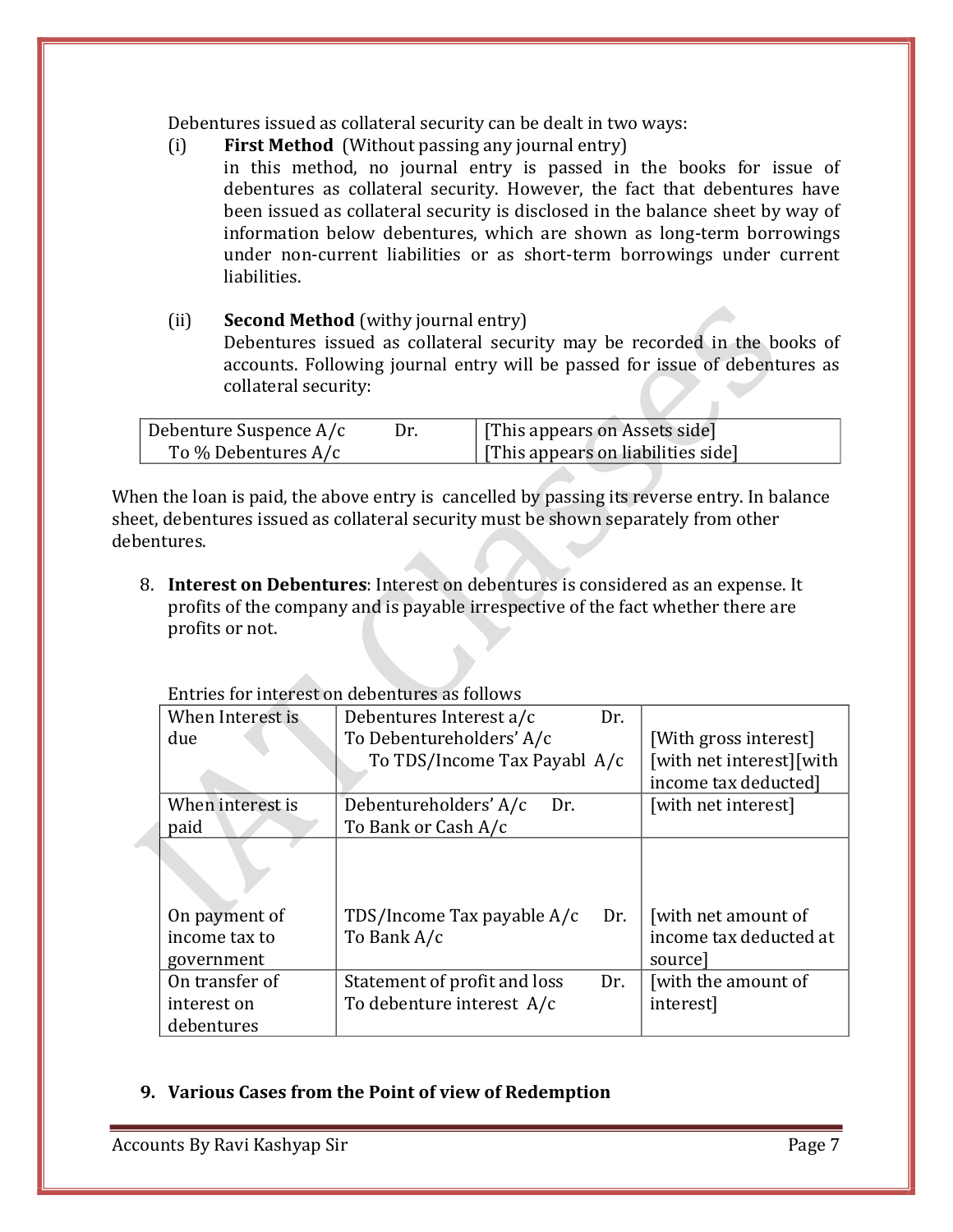As the issue can be made at par, at premium or at discount, the redemption of debentures can be either at par or at premium. Combining various conditions/terms of issue and redemption of debentures, there may be following possibilities:

| When debentures are issued    | Bank A/c<br>Dr.                            |
|-------------------------------|--------------------------------------------|
| at par and redeemable at      | To Debenture Application A/c               |
| par, i.e. redeemable value is |                                            |
| equal to the face value       | Debenture Application A/c Dr.              |
|                               | To % Debentures A/c                        |
| When debentures are issued    | Bank A/c<br>Dr.                            |
| at par and redeemable at      | To X% Debentures A/c                       |
| premium, i.e. in excess of    |                                            |
| nominal value                 | Debenture Application A/c Dr.              |
|                               | Loss on issue of debentures A/c<br>Dr.     |
|                               | To X% Debenture A/c                        |
|                               | To Premium on Redemption of Debentures A/c |
| When debentures are issued    | Dr.<br>Bank A/c                            |
| at a discount and are         | To Debenture Application A/c               |
|                               |                                            |
| redeemable at par             | Debenture Application A/c Dr.              |
|                               | Discount on issue of Debentures A/c<br>Dr. |
|                               | To X% Debentures A/c                       |
| When debentures are issued    | Bank A/c<br>Dr.                            |
| at a discount and are         | To Debenture Application A/c               |
| redeemable at premium         |                                            |
|                               | Debenture Application A/c Dr.              |
|                               | Discount on Issue of Debentures<br>Dr.     |
|                               | Loss on issue of DebenturesDr.             |
|                               | To X% Debentures A/c                       |
|                               | To Premium on Redemption of Debentures A/c |
|                               |                                            |
|                               | Debenture Application A/c<br>Dr.           |
|                               | Loss on Issue of Debentures A/c<br>Dr.     |
|                               |                                            |
|                               | To X% Debentures A/c                       |
|                               | To Premium on Redemption of Debentures A/c |
|                               |                                            |
|                               |                                            |
| When debentures are issued    | Bank A/c<br>Dr.                            |
| at a premium and              | To Debenture Application A/c               |
| redeemable at par             | Debenture Application A/c n Dr.            |
|                               | To X% Debentures A/c                       |
|                               |                                            |
|                               | To Securities Premium Reserve A/c          |
|                               |                                            |
|                               |                                            |
|                               |                                            |